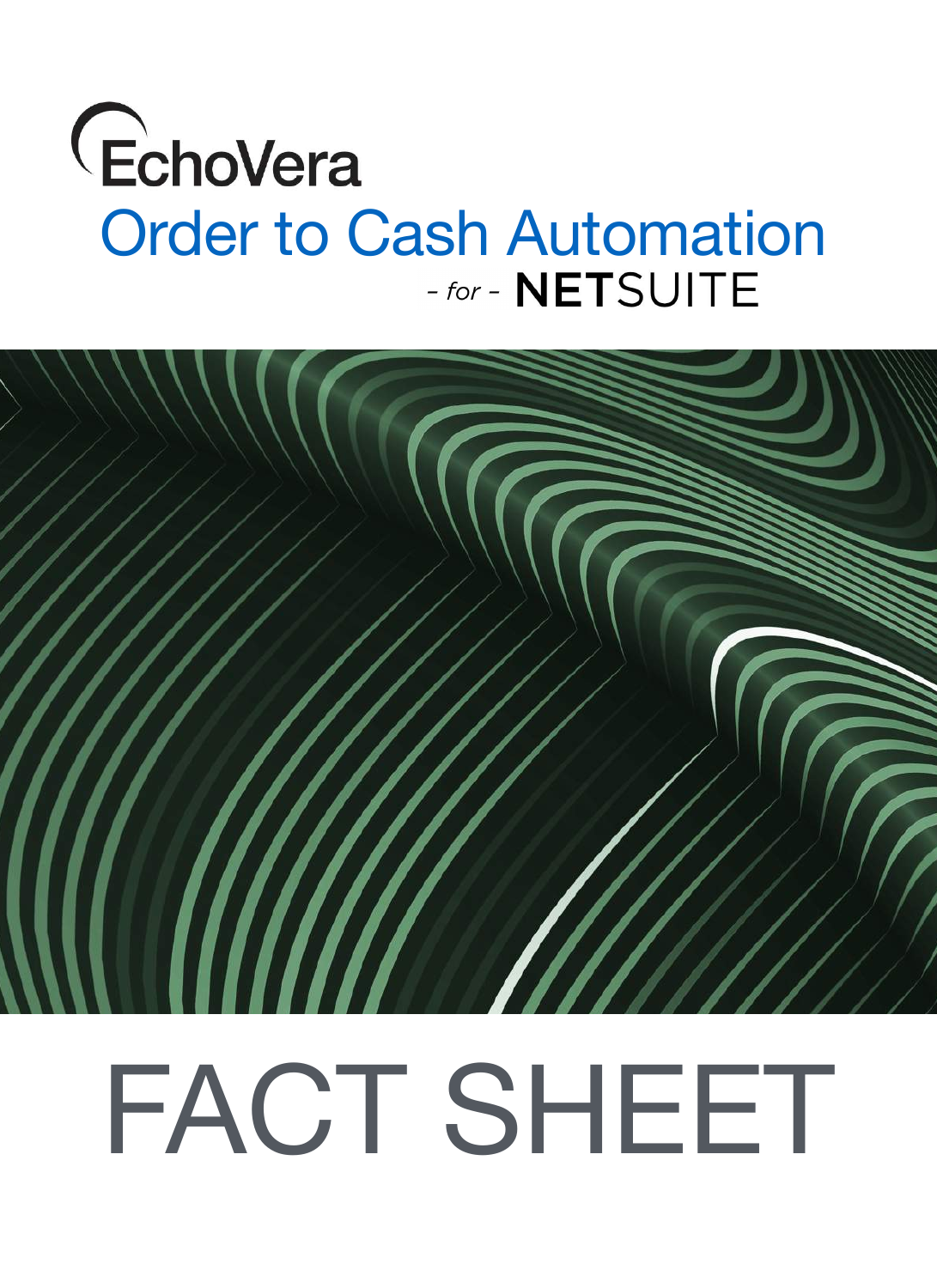## FACT SHEET Order to Cash Automation

## $-$  for  $-$ **NETSUITE**

## Boost cashflow with Order to Cash Automation from EchoVera

#### **Errors, out-of-stock items, and slow cash flow can hurt revenue performance over time.**

Companies are investing in cloudbased order-to-cash automation software in order to improve the process and reduce the reliance on manual and paper processes.

#### **EchoVera Order to Cash Automation**

EchoVera uses capture technology and automated processes to scan both paper and emailed invoices (in any format), capturing all relevant data.





#### **Sales order processing automation**

**for NetSuite** is order-to-cash software that gives companies the ability to move away from paper, fax and the manual data entry of emailed forms.

It receives validated orders directly into the system ready for processing – within minutes of customers sending it.

- **• For paper sales orders,** the system scans in the information and captures data fields with accuracy rates of 95%.
- **• For emailed and electronic sales orders** it captures essential data with an accuracy rate of 100%

### Sales Order Capture • Sales Order Processing • Sales Order Delivery